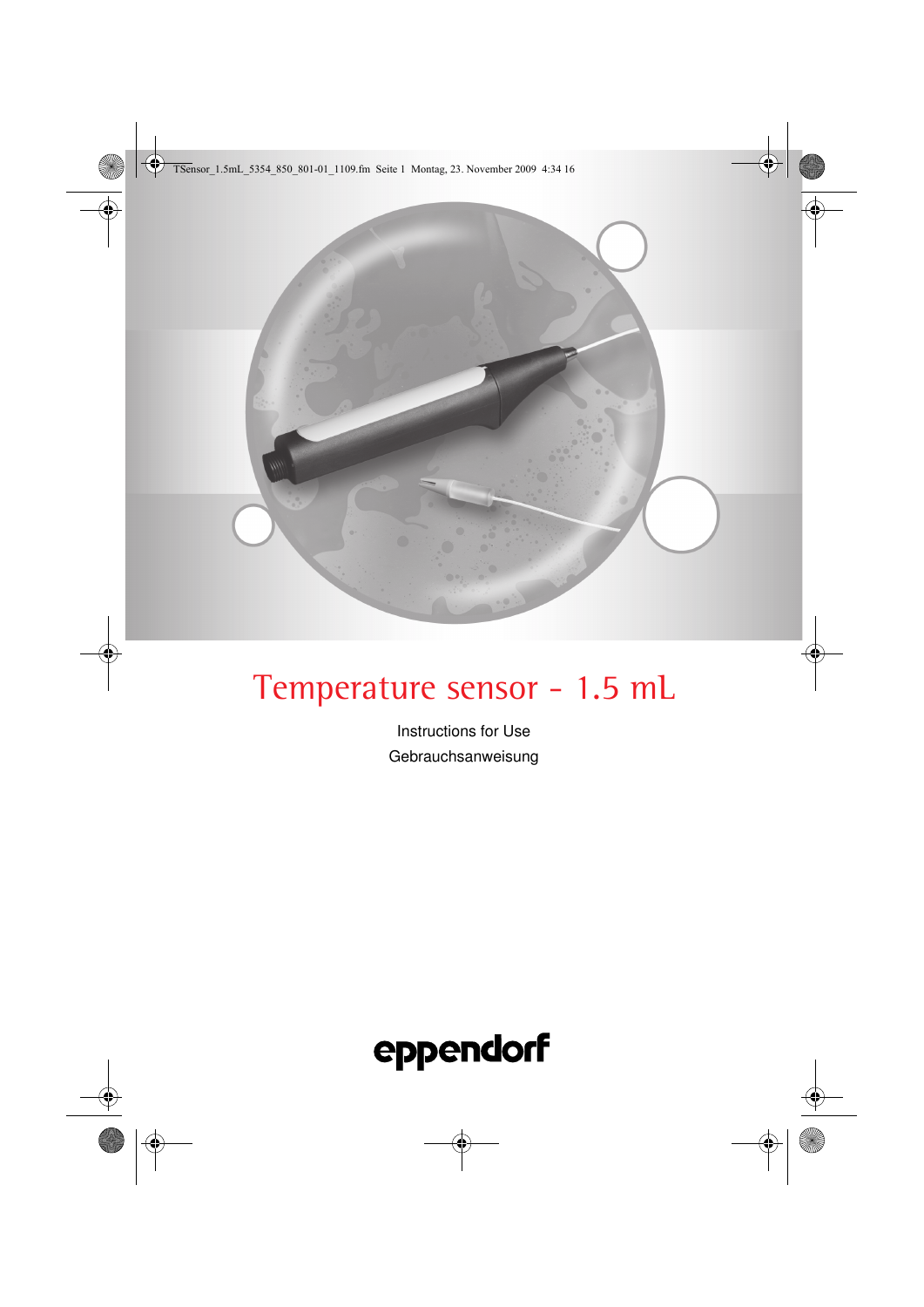TSensor\_1.5mL\_5354\_850\_801-01\_1109.fm Seite 2 Montag, 23. November 2009 4:34 16

Copyright<sup>©</sup> 2008 Eppendorf AG, Hamburg. No part of this publication may be reproduced without the prior permission of the copyright owner.

# **Trademarks**

eppendorf, eppendorf Thermomixer and IsoTherm-System are registered trademarks of Eppendorf AG, Hamburg, Germany.

 $E$  registered trademarks are not marked in all cases with ™ or ® in this manual.

5354 850.801-01/1109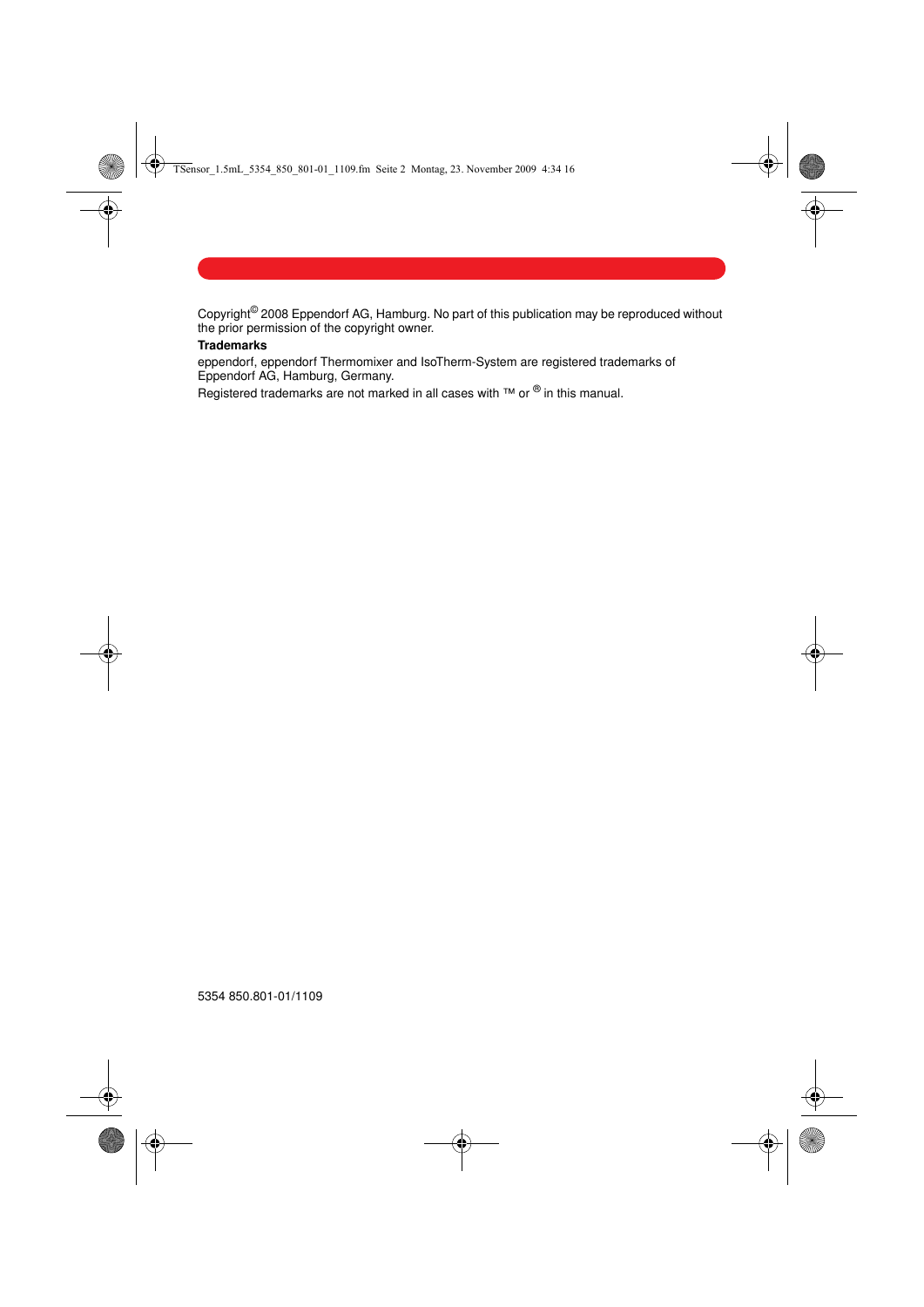TSensor\_1.5mL\_5354\_850\_801-01\_1109.fm Seite 3 Montag, 23. November 2009 4:34 16

# **Temperature sensor - 1.5 mL — Instructions for Use**

| $\overline{a}$ |  |  |  |
|----------------|--|--|--|
|                |  |  |  |
|                |  |  |  |
|                |  |  |  |

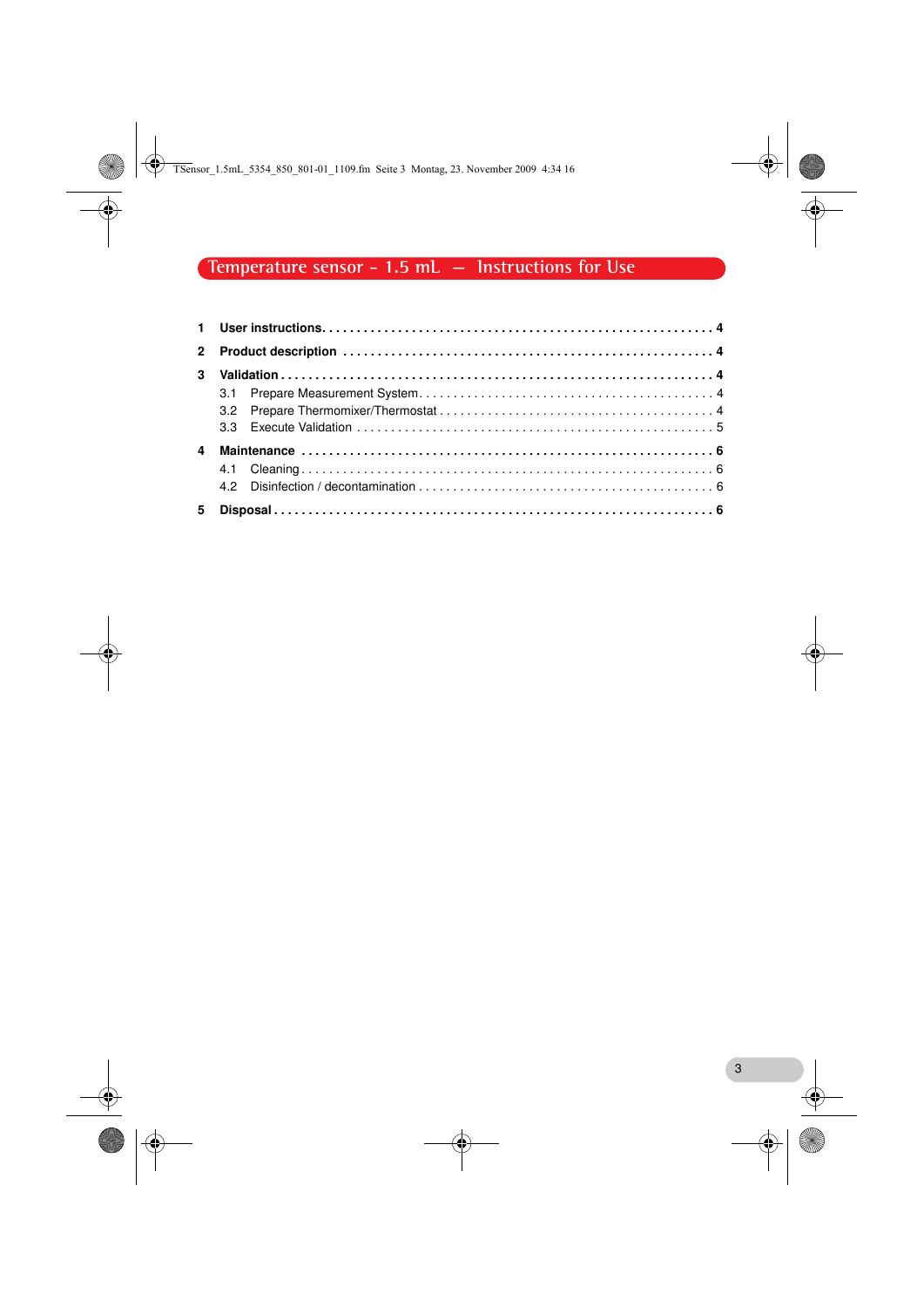TSensor\_1.5mL\_5354\_850\_801-01\_1109.fm Seite 4 Montag, 23. November 2009 4:34 16

# **Temperature sensor - 1.5 mL — Instructions for Use**

## <span id="page-3-0"></span>1 User instructions

This operating manual for the temperatur sensor - 1.5 mL is an enhancement to the user manual for the temperature validation system. It is not a replacement.

Before using the temperature sensor for the first time, you should also read the user manual for the temperature validation system. The current version of the user manual can be found on the Internet at www.eppendorf.com

#### <span id="page-3-1"></span>2 Product description

It is possible to validate Eppendorf Thermomixers and Thermostats using the temperatur sensor - 1.5 mL and the temperature validation system.

## <span id="page-3-2"></span>3 Validation

The validation of the Thermomixers/Thermostats takes place manually. You can find a precise description of the system in the operating instructions for the temperature validation system.

#### <span id="page-3-3"></span>3.1 Prepare Measurement System



Fig. 1: Structure of Temperature Validation System for Thermomixers and Thermostats

| Thermomixer          | 2 Temperature sensor with handle |
|----------------------|----------------------------------|
| 3 Measurement device | 4 Temperature sensor - 1.5 mL    |

To use the measurement device, read the operating instructions for the temperature validation system.

#### <span id="page-3-4"></span>3.2 Prepare Thermomixer/Thermostat

Perform the following steps in the sequence described.

- 1. Attach a 1.5ml thermoblock on the device to be validated. You can find a precise description in the operating instructions for the respective device.
- 2. Switch the device on.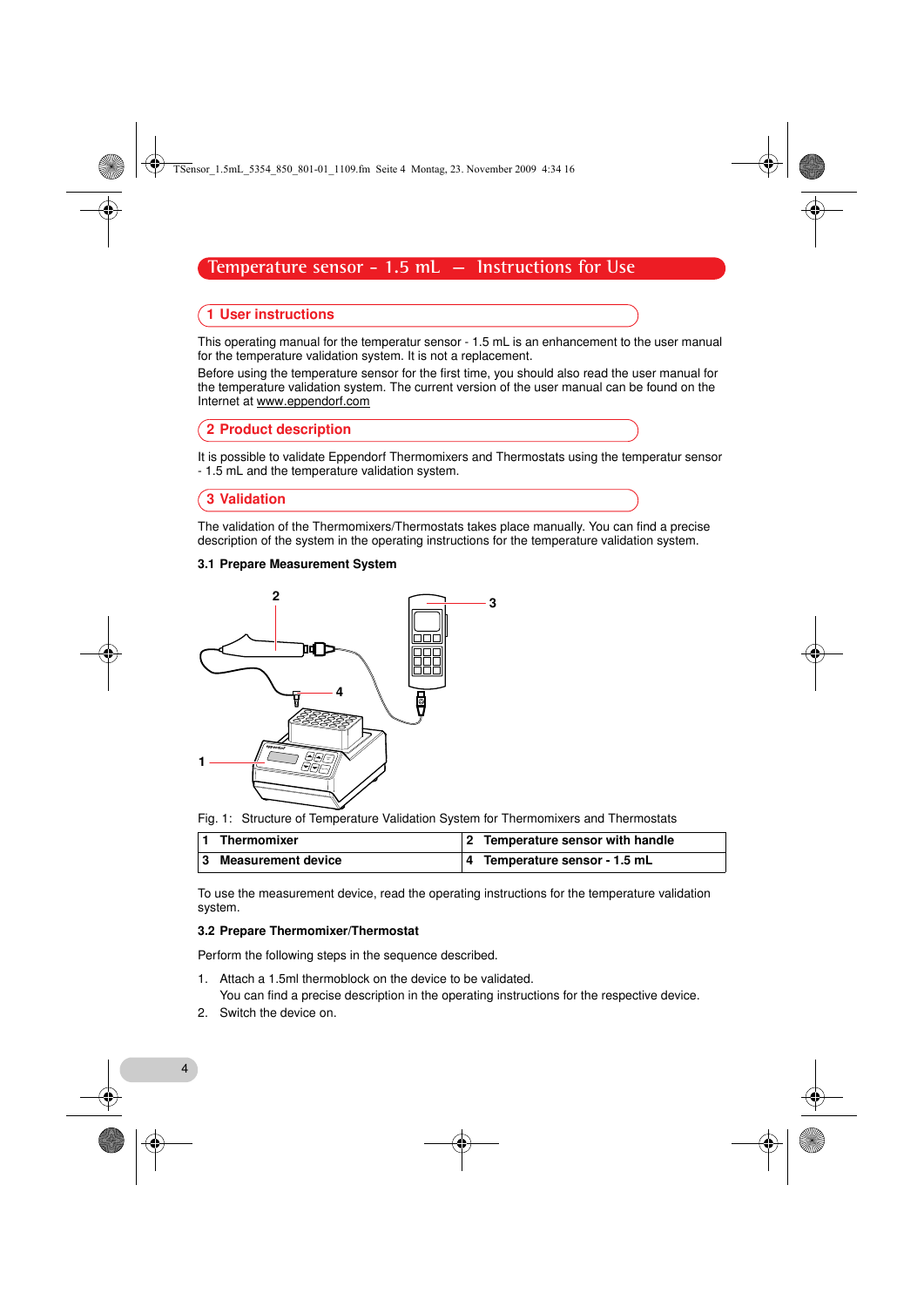TSensor\_1.5mL\_5354\_850\_801-01\_1109.fm Seite 5 Montag, 23. November 2009 4:34 16

# **Temperature sensor - 1.5 mL — Instructions for Use**

# <span id="page-4-0"></span>3.3 Execute Validation

#### Caution! Incorrect handling can damage the sensor cable.

- Do not bend the sensor cable outside of the sheathed area.
- When removing the temperature sensor from the measurement position, do not pull on the sensor cable.
- Do not use any temperature sensors with damaged sensor cables.

Do not validate the thermomixer whilst it is mixing.  $\mathbf{\Omega}$ 

Perform the following steps in the sequence described.

- 1. Insert the temperatur sensor 1.5 mL (4) in position 15 (3rd row from the top, 3rd hole from left).
- 2. Heat the device to be tested to 37°C.
- 3. Once the device has reached the temperature, wait about 5 minutes.
- 4. Note the temperature displayed by the measurement device.
- 5. Heat the device to be validated to 75°C (Thermostat) or 90°C (Thermomixer).
- 6. Once the device has reached the temperature, wait about 5 minutes.
- 7. Note the temperature displayed by the measurement device.
- The validation can also be performed at different temperatures. In the following table, some 8. Compare the temperatures displayed by the measurement device with the noted temperatures. temperature values are proposed, and their respective tolerances for Thermomixers and Thermostats are listed. Take the tolerances of other Eppendorf Thermomixers/ Thermostats from the respective operation manual. In the case of questions, or if tolerances are exceeded, contact your service partner for Eppendorf AG.

| <b>Temperature</b>         |          | Thermomixer comfort   Thermomixer compact | <b>ThermoStat plus</b> |  |
|----------------------------|----------|-------------------------------------------|------------------------|--|
| $0^{\circ}$ C              |          | ۰                                         | ± 1.0 °C               |  |
| 10°C below RT $\pm 2.0$ °C |          | -                                         |                        |  |
| $37^{\circ}$ C             | ± 0.5 °C | ± 1.0 °C                                  | ± 0.5 °C               |  |
| $56^{\circ}$ C             | ± 2.0 °C | ± 2.0 °C                                  | ± 1.0 °C               |  |
| $75^{\circ}$ C             | ± 2.0 °C | ± 2.0 °C                                  | ± 1.0 °C               |  |
| $90^{\circ}$ C             | ± 2.0 °C | ± 2.0 °C                                  | ± 1.0 °C               |  |

The device validation is complete. In the case of a deviation outside of the specifications, the service partner of Eppendorf AG should be permitted to make adjustments.

The accuracy of the temperature validation system is  $\pm$  0.3 °C for the measurement range 35 °C to 95 °C.

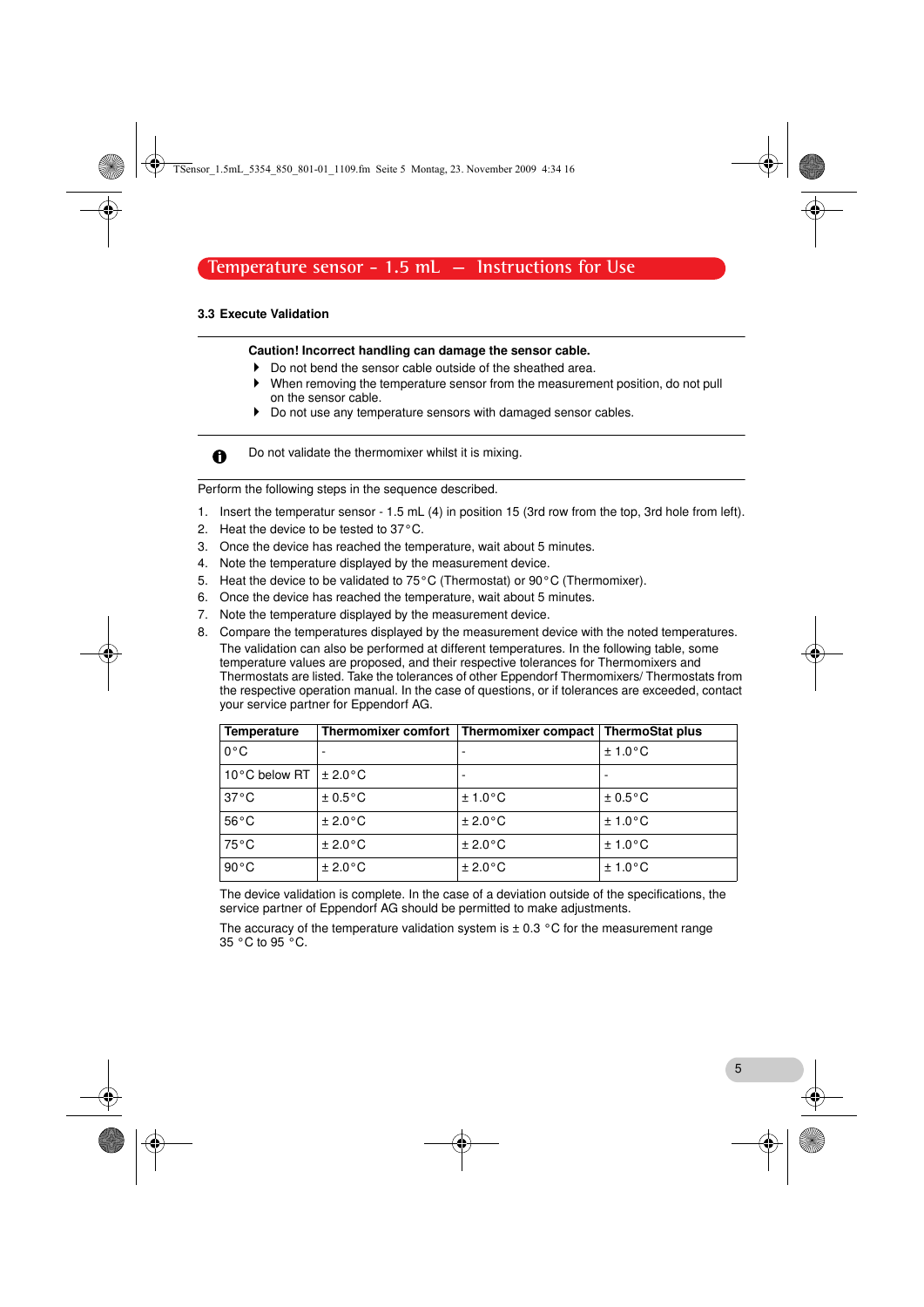TSensor\_1.5mL\_5354\_850\_801-01\_1109.fm Seite 6 Montag, 23. November 2009 4:34 16

# **Temperature sensor - 1.5 mL — Instructions for Use**

# <span id="page-5-0"></span>4 Maintenance

#### <span id="page-5-1"></span>4.1 Cleaning

Clean the temperature sensor when necessary.

- 1. Switch off the measuring device.
- 2. Clean the temperature sensor with a mild soap solution.
- 3. Rinse thoroughly with distilled water.



 $\mathbf \Theta$ 

Do not use organic solvents such as phenol, chloroform and acetone.

#### <span id="page-5-2"></span>4.2 Disinfection / decontamination

# Warning! Health hazard from contaminated accessories.

1. Follow the instructions in the decontamination certificate. It is available in PDF

- format on our homepage (www.eppendorf.com/decontamination).
- 2. Decontaminate all the parts you want to dispatch.
- 3. Include the fully completed decontamination certificate for returned goods in the package.
- Select a disinfection method complying with the statutory rules and regulations for your area of application. Use e.g. acohol (ethanol, isopropanol) or alcohol-containing disinfectants.

#### <span id="page-5-3"></span>5 Disposal

In the event of disposing of the product, please observe the applicable legal regulations. Information on the disposal of electrical and electronic devices in the European Community:

The disposal of electrical devices is regulated within the European Community by national regulations based on EU Directive 2002/96/EC pertaining to waste electrical and electronic equipment (WEEE).

In accordance with this, any devices delivered after 13/08/2005 on a business-to-business basis, which includes this product, may no longer be disposed of in household waste. To document this they have been marked with the following identification:



Because disposal regulations may differ from one country to another within the EU please contact your supplier if necessary.

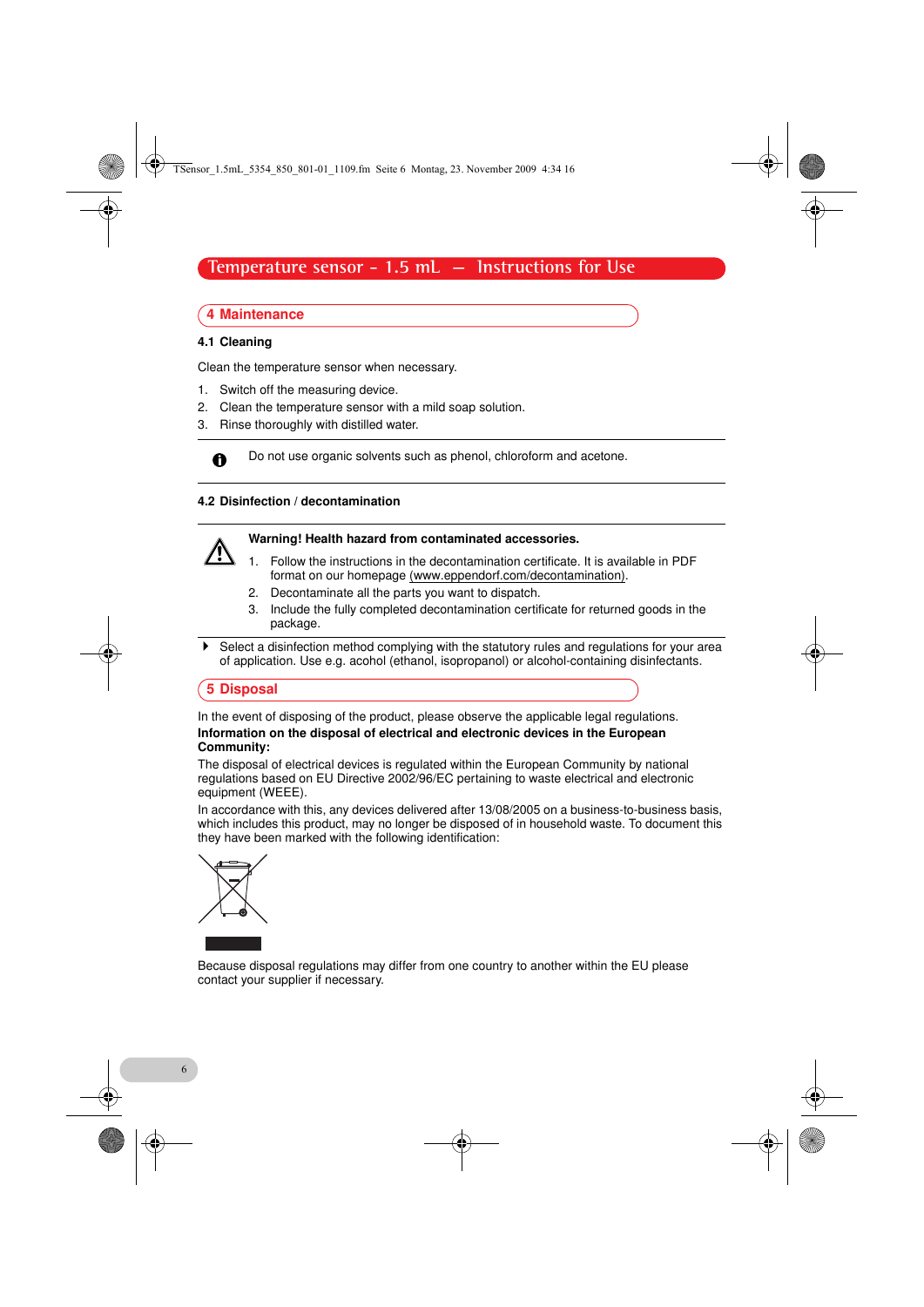TSensor\_1.5mL\_5354\_850\_801-01\_1109.fm Seite 7 Montag, 23. November 2009 4:34 16

# **Temperatursensor - 1,5 mL — Gebrauchsanweisung**

| $\mathbf{2}$ |     |  |
|--------------|-----|--|
| 3            | 3.1 |  |
| 4            | 4.2 |  |
| 5.           |     |  |

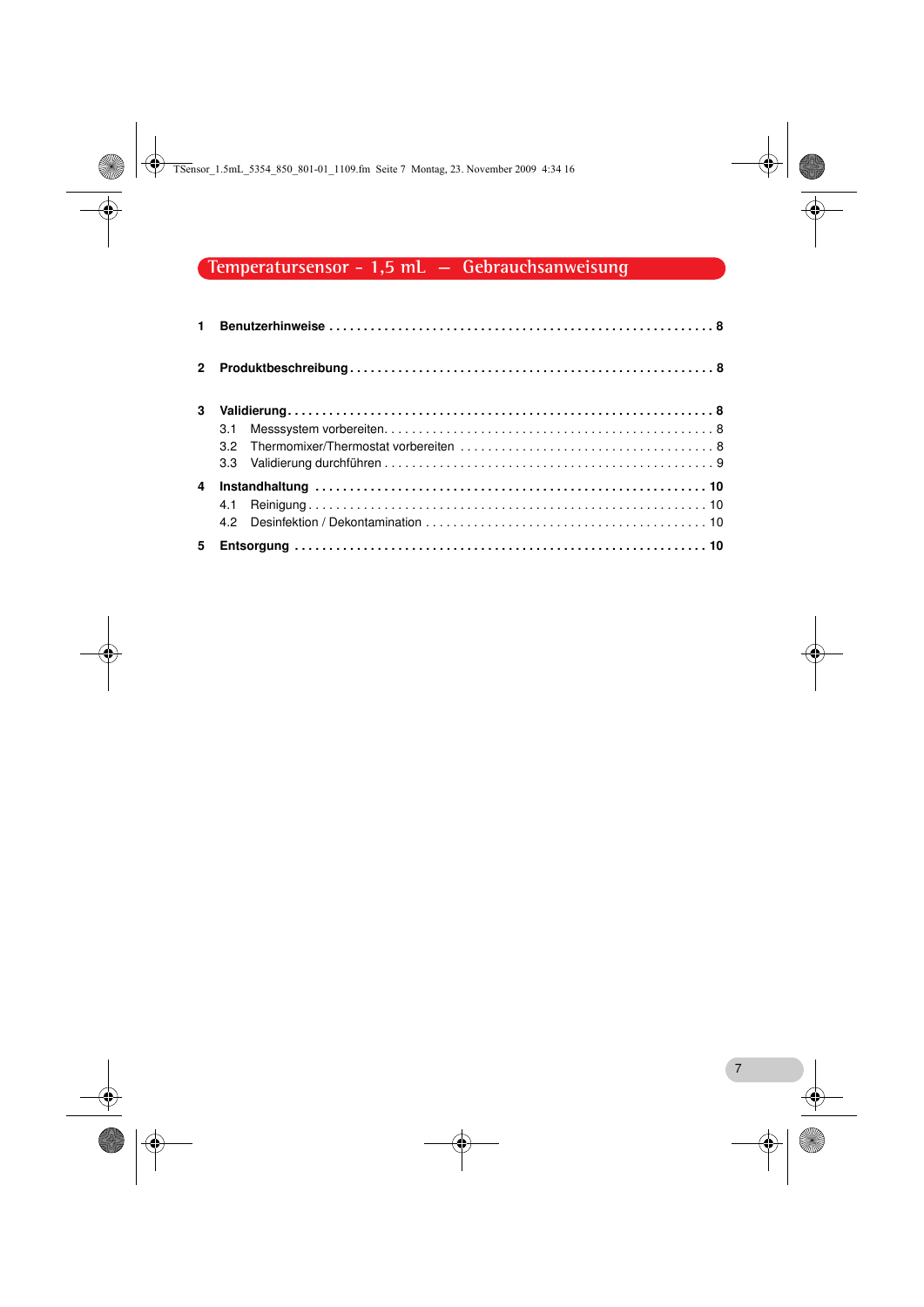TSensor\_1.5mL\_5354\_850\_801-01\_1109.fm Seite 8 Montag, 23. November 2009 4:34 16

# **Temperatursensor - 1,5 mL — Gebrauchsanweisung**

### <span id="page-7-0"></span>1 Benutzerhinweise

Diese Gebrauchsanweisung für den Temperatursensor - 1,5 mL ist eine Ergänzung zur Bedienungsanleitung des Temperatur-Validierungssystems und ersetzt diese nicht. Bevor Sie den Temperatursensor das erste Mal benutzen, lesen Sie daher auch die Bedienungsanleitung des Temperatur-Validierungssystems. Die aktuelle Version der Bedienungsanleitung finden Sie im Internet unter www.eppendorf.com

#### <span id="page-7-1"></span>2 Produktbeschreibung

Mit dem Temperatursensor - 1,5 mL und mit dem Temperatur-Validierungssystem ist eine Validierung der Eppendorf Thermomixer/Thermostaten möglich.

#### <span id="page-7-2"></span>3 Validierung

Die Validierung der Thermomixer/Thermostaten verläuft manuell. Eine genaue Beschreibung des Systems finden Sie in der Bedienungsanleitung des Temperatur-Validierungssystems.

#### <span id="page-7-3"></span>3.1 Messsystem vorbereiten



Abb. 1: Aufbau Temperatur-Validierungsystem von Thermomixern und Thermostaten

| 1 Thermomixer | 2 Temperatursensor mit Handgriff |
|---------------|----------------------------------|
| 3 Messgerät   | 4 Temperatursensor - 1,5 mL      |

Zur Inbetriebnahme des Messgeräts lesen Sie die Bedienungsanleitung des Temperatur-Validierungssystems.

#### <span id="page-7-4"></span>3.2 Thermomixer/Thermostat vorbereiten

Führen Sie die folgenden Schritte in der angegebenen Reihenfolge durch:

- 1. 1,5 ml-Wechselblock auf das zu validierende Gerät montieren.
- Eine genaue Beschreibung finden Sie in der Bedienungsanleitung des jeweiligen Gerätes.
- 2. Gerät einschalten.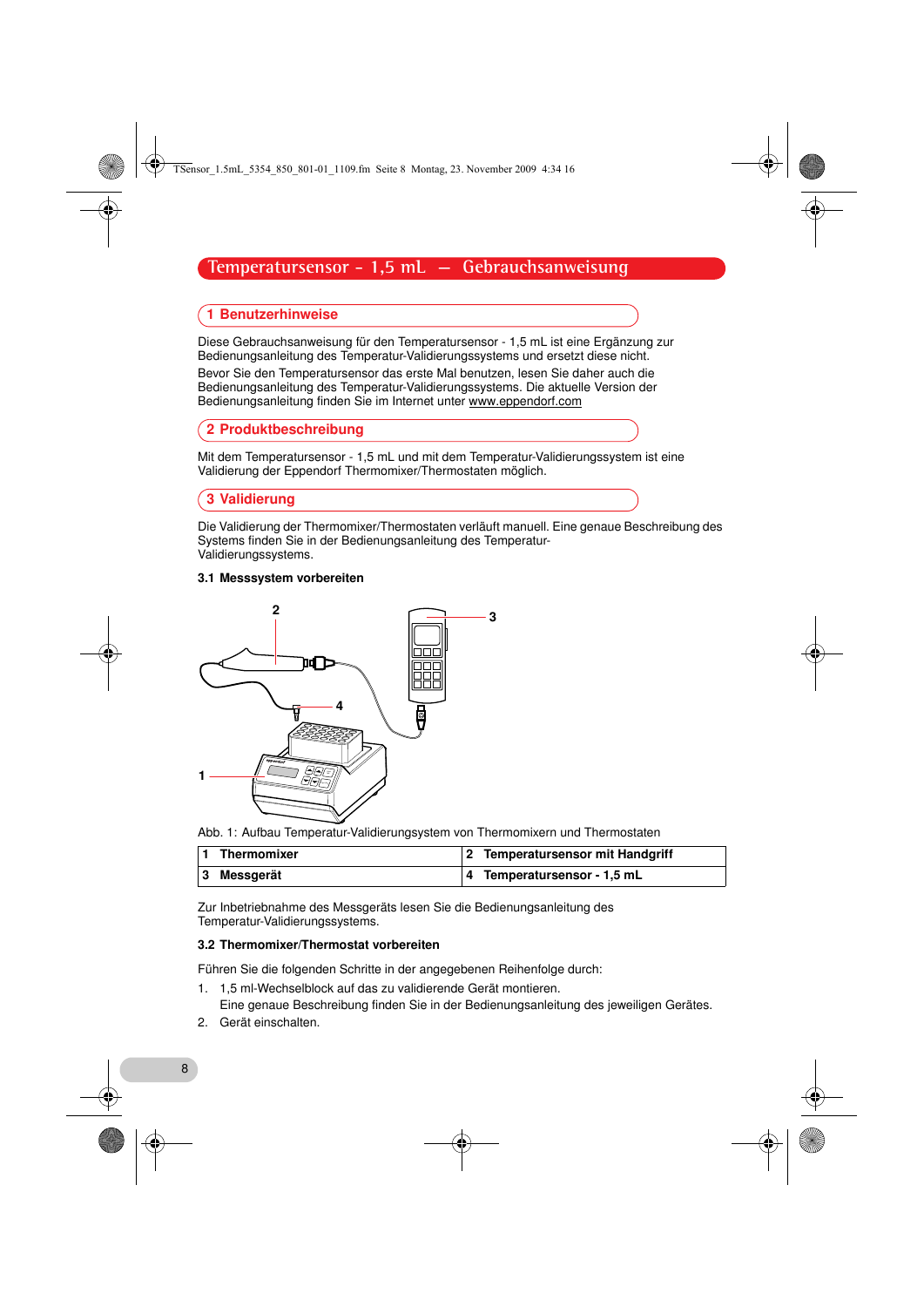TSensor\_1.5mL\_5354\_850\_801-01\_1109.fm Seite 9 Montag, 23. November 2009 4:34 16

# **Temperatursensor - 1,5 mL — Gebrauchsanweisung**

# <span id="page-8-0"></span>3.3 Validierung durchführen

 $\mathbf{\Omega}$ 

#### Vorsicht! Beschädigung des Sensorkabels durch falsche Handhabung.

- Knicken Sie das Sensorkabel nicht außerhalb des ummantelten Bereichs. Ziehen Sie beim Entnehmen des Temperatursensors aus der Messposition nicht
	- am Sensorkabel.
- Verwenden Sie keinen Temperatursensor mit beschädigtem Sensorkabel.

Den Thermomixer nicht während des Mischbetriebes validieren.

Führen Sie die folgenden Schritte in der aufgeführten Reihenfolge durch:

- 1. Temperatursensor 1,5 mL (4) in die Position 15 (3. Reihe von oben 3. Bohrung von links) stecken.
- 2. Das zu validierende Gerät auf 37 °C temperieren.
- 3. Nachdem das Gerät die Temperatur erreicht hat, etwa 5 Minuten warten.
- 4. Die vom Messgerät angezeigte Temperatur notieren.
- 5. Das zu validierende Gerät auf 75 °C (Thermostat) bzw. 90 °C (Thermomixer) temperieren.
- 6. Nachdem das Gerät die Temperatur erreicht hat, etwa 5 Minuten warten.
- 7. Die vom Messgerät angezeigte Temperatur notieren.
- Entwurf Die Validierung kann auch bei anderen Temperaturen vorgenommen werden. In der folgenden 8. Die vom Messgerät angezeigten Temperaturen mit den notierten Temperaturen vergleichen. Tabelle sind einige Temperaturwerte vorgeschlagen und deren jeweiligen Toleranzen von Thermomixern und Thermostaten aufgeführt. Die Toleranzen anderer Eppendorf Thermomixer/ Thermostaten entnehmen Sie bitte der jeweiligen Bedienungsanleitung. Bei Fragen oder Toleranzüberschreitungen wenden Sie sich hierzu an Ihren Service-Partner der Eppendorf AG.

| <b>Temperatur</b> | Thermomixer comfort | Thermomixer compact   ThermoStat plus |              |
|-------------------|---------------------|---------------------------------------|--------------|
| 0 °C              | ۰                   |                                       | ± 1,0 °C     |
| 10 °C unter RT    | ± 2.0 °C            |                                       |              |
| 37 °C             | $\pm$ 0.5 °C        | ± 1,0 °C                              | $\pm$ 0.5 °C |
| 56 °C             | ± 2.0 °C            | ± 2.0 °C                              | ± 1.0 °C     |
| 75 °C             | ± 2.0 °C            | ± 2.0 °C                              | ± 1.0 °C     |
| 90 °C             | ± 2,0 °C            | ± 2.0 °C                              | ± 1,0 °C     |

Die Validierung des Gerätes ist abgeschlossen. Im Falle einer Abweichung außerhalb der Spezifikationen sollte eine Justierung durch den Service-Partner der Eppendorf AG veranlasst werden.

Die Richtigkeit des Temperatur-Validierungssystems beträgt ± 0,3 °C für den Messbereich 35 °C bis 95 °C.

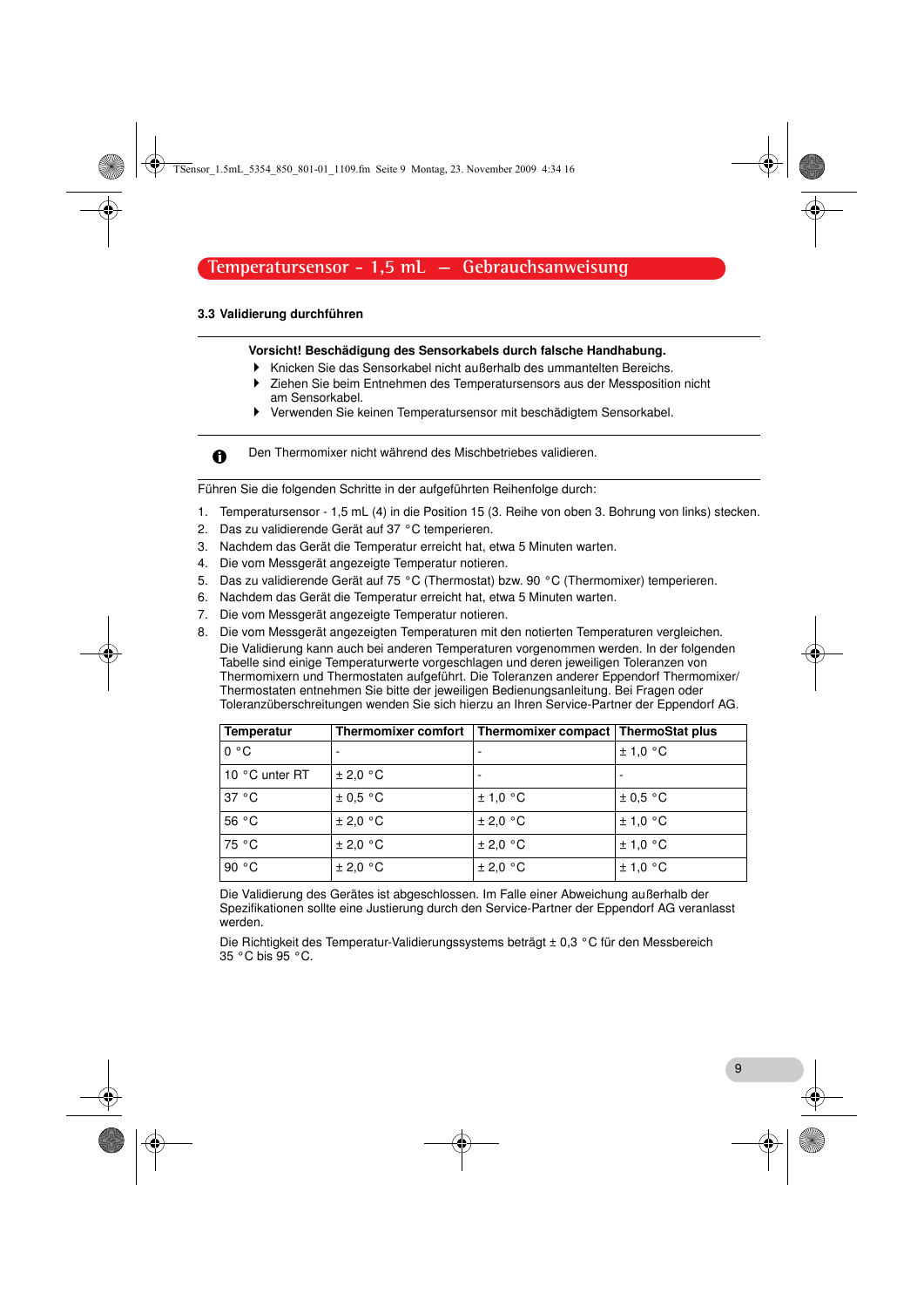TSensor\_1.5mL\_5354\_850\_801-01\_1109.fm Seite 10 Montag, 23. November 2009 4:34 16

# **Temperatursensor - 1,5 mL — Gebrauchsanweisung**

# <span id="page-9-0"></span>4 Instandhaltung

#### <span id="page-9-1"></span>4.1 Reinigung

 $\mathbf \Theta$ 

Reinigen Sie den Temperatursensor bei Bedarf.

- 1. Messgerät ausschalten.
- 2. Temperatursensor mit einer milden Seifenlösung reinigen.
- 3. Mit Aqua dest. gründlich nachspülen.

Verwenden Sie keine organischen Lösungsmittel wie z.B. Phenol, Chloroform und Aceton.

#### <span id="page-9-2"></span>4.2 Desinfektion / Dekontamination

#### Warnung! Gesundheitsgefahr durch kontaminiertes Zubehör.

- 1. Beachten Sie die Hinweise der Dekontaminationsbescheinigung. Sie finden diese als PDF-Datei auf unserer Homepage (www.eppendorf.com/decontamination).
- 2. Dekontaminieren Sie alle Teile, die Sie versenden möchten.
- 3. Legen Sie der Sendung die vollständig ausgefüllte Dekontaminationsbescheinigung für Warenrücksendungen bei.
- $\blacktriangleright$  Wählen Sie eine Desinfektionsmethode, die den für Ihren Anwendungsbereich geltenden gesetzlichen Bestimmungen und Richtlinien entspricht. Verwenden Sie z.B. Alkohol (Ethanol, Isopropanol) oder alkoholhaltige Desinfektionsmittel.

#### <span id="page-9-3"></span>5 Entsorgung

#### Beachten Sie im Falle einer Entsorgung des Produktes die jeweiligen gesetzlichen Vorschriften. Information zur Entsorgung von elektrischen und elektronischen Geräten in der Europäischen Gemeinschaft:

Innerhalb der Europäischen Gemeinschaft wird für elektrisch betriebene Geräte die Entsorgung durch nationale Regelungen vorgegeben, die auf der EU-Richtlinie 2002/96/EC über Elektround Elektronik-Altgeräte (WEEE) basieren.

Danach dürfen alle nach dem 13.08.2005 gelieferten Geräte im Business-to-Business-Bereich, in den dieses Produkt eingeordnet ist, nicht mehr mit dem kommunalen oder Hausmüll entsorgt werden. Um dies zu dokumentieren, sind sie mit folgendem Kennzeichen ausgestattet:



10

Da die Entsorgungsvorschriften innerhalb der EU von Land zu Land unterschiedlich sein können, bitten wir Sie, im Bedarfsfall Ihren Lieferanten anzusprechen.

In Deutschland gilt diese Kennzeichnungspflicht ab dem 23.03.2006. Ab diesem Termin hat der Hersteller für alle ab dem 13.08.2005 gelieferten Geräte, eine angemessene Möglichkeit der Rücknahme anzubieten. Für alle vor dem 13.08.2005 gelieferten Geräte ist der Letztverwender für die ordnungsgemäße Entsorgung zuständig.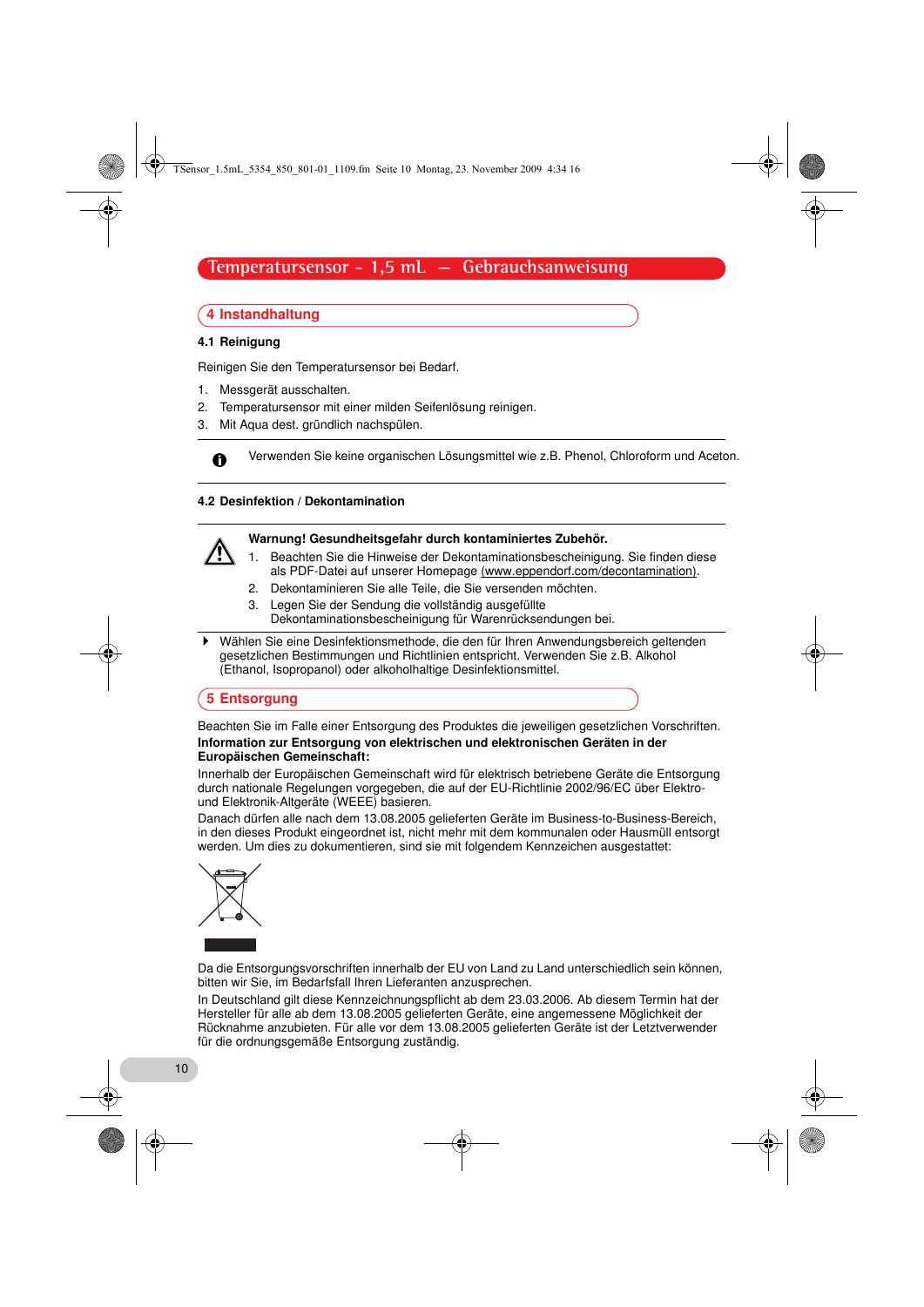TSensor\_1.5mL\_5354\_850\_801-01\_1109.fm Seite 11 Montag, 23. November 2009 4:34 16

# **Eppendorf Offices**

#### AUSTRALIA & NEW ZEALAND

Eppendorf South Pacific Pty. Ltd. Telefon: +61 2 9889 5000 Fax: +61 2 9889 5111 E-Mail: Info@eppendorf.com.au Internet: www.eppendorf.com.au

#### **CANADA**

Eppendorf Canada Ltd. Telefon: +1 905 826 5525 Fax: +1 905 826 5424 E-Mail: canada@eppendorf.com Internet: www.eppendorfna.com

#### **FRANCE**

Eppendorf France S.A.R.L. Telefon: +33 1 30 15 67 40 Fax: +33 1 30 15 67 45 E-Mail: eppendorf@eppendorf.fr Internet: www.eppendorf.fr

#### **TTALY**

Eppendorf s.r.l. Telefon: +390 2 55 404 1 Fax: +390 2 58 013 438 E-Mail: eppendorf@eppendorf.it Internet: www.eppendorf.it

#### SOUTH & SOUTHEAST ASIA

Eppendorf Asia Pacific Sdn. Bhd. Telefon: +60 3 8023 2769 Fax: +60 3 8023 3720 E-Mail: eppendorf@eppendorf.com.my Internet: www.eppendorf.com.my

#### UNITED KINGDOM

Eppendorf UK Limited Telefon: +44 1223 200 440 Fax: +44 1223 200 441 E-Mail: sales@eppendorf.co.uk Internet: www.eppendorf.co.uk

#### AUSTRIA

Eppendorf Austria GmbH Telefon: +43 (0) 1 890 13 64 - 0 Fax: +43 (0) 1 890 13 64 - 20 E-Mail: office@eppendorf.at Internet: www.eppendorf.at

## **CHINA**

Eppendorf China Ltd. Telefon: +86 21 38560500 Fax: +86 21 38560555 E-Mail: market.info@eppendorf.cn Internet: www.eppendorf.cn

#### **GERMANY**

Eppendorf Vertrieb Deutschland GmbH Telefon: +49 2232 418-0 Fax: +49 2232 418-155 E-Mail: vertrieb@eppendorf.de Internet: www.eppendorf.de

#### **JAPAN**

Eppendorf Co. Ltd. Telefon: +81 3 5825 2363 Fax: +81 3 5825 2365 E-Mail: info@eppendorf.jp Internet: www.eppendorf.jp

#### **SPAIN**

Eppendorf Ibérica S.L.U. Telefon: +34 91 651 76 94 Fax: +34 91 651 81 44 E-Mail: iberica@eppendorf.es Internet: www.eppendorf.es

#### **USA**

Eppendorf North America, Inc. Telefon: +1 516 334 7500 Fax: +1 516 334 7506 E-Mail: info@eppendorf.com Internet: www.eppendorfna.com

# **BRAZIL**

Eppendorf do Brasil Ltda. Telefon: +55 11 30 95 93 44 Fax: +55 11 30 95 93 40 E-Mail: eppendorf@eppendorf.com.br Internet: www.eppendorf.com.br

#### CZECH REP. & SLOVAKIA

Eppendorf Czech & Slovakia s.r.o. Telefon: +420 323 605 454 Fax: +420 323 605 454 E-Mail: eppendorf@eppendorf.cz Internet: www.eppendorf.cz / www.eppendorf.sk

#### INDIA

Eppendorf India Limited Telefon: +91 44 42 11 13 14 Fax: +91 44 42 18 74 05 E-Mail: info@eppendorf.co.in Internet: www.eppendorf.co.in

#### NORDIC

Eppendorf Nordic Aps Telefon: +45 70 22 2970 Fax: +45 45 76 7370 E-Mail: nordic@eppendorf.dk Internet: www.eppendorf.dk

#### **SWITZERLAND**

Vaudaux-Eppendorf AG Telefon: +41 61 482 1414 Fax: +41 61 482 1419 E-Mail: vaudaux@vaudaux.ch Internet: www.eppendorf.ch

#### OTHER COUNTRIES

Internet: www.eppendorf.com/ worldwide